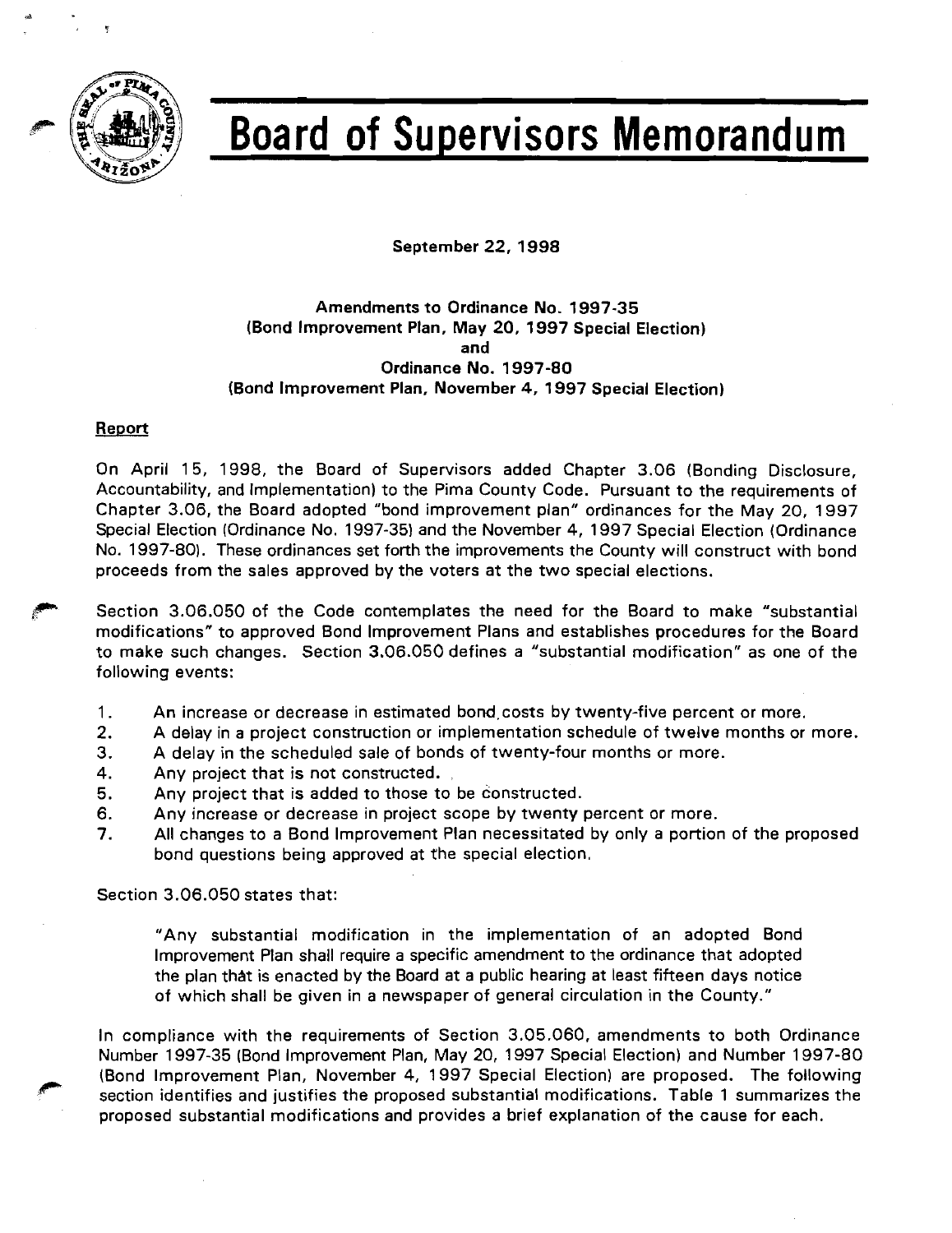**p** The Honorable Pima County Board of Supewisors

Amendments to Ordinance No. **1997-35** (Bond lmprovement Plan, May 20, **1997** Special Election) and Ordinance No. **1997-80** (Bond lmprovement Plan, November **4, 1997**  Special Election)

September 22, 1998 Page 2

## Ordinance No. **1997-35** Bond lmprovement Plan, May **20. 1997** Special Election

## 1. Sheriff's Department

At the Sheriff's request, the Capital lmprovement Budget and Capital lmprovement Program combine four projects related to the Corrections Department: S-1, Adult Remanded Juvenile Detention; S-2, Maximum Security Detention; S-4, Criminal Convictions; and S-6, Jail Securitv. Master planning of these facilities is scheduled to begin in fiscal year 1998199, with design scheduled over the next two fiscal years. Construction of the juvenile and maximum security facilities would occur as scheduled. The Criminal Convictions, S-4 and Jail Security, S-6 facilities, however, would be rescheduled for implementation after the facilities are constructed and are, therefore, delayed from Implementation Period 1 to lmplementation Period 5.

## 2. Projects Affected by the Pygmy Owl Issue

Four projects either associated with construction of the new Amphitheater High School or located in close proximity to the Pygmy Owl habitat identified on the northwest side of the metropolitan area have been placed on hold.

Project numbers P-38, Northwest Educational Park (Amphitheater) and L-1, Northwest Library (Amphitheater) are associated with the proposed new Amphitheater High School at Shannon and Naranja, which is in question because of its potential impact on known Pygmy Owl habitat. Project numbers P-59, Tortolita Shooting Range and SD-11, Tortolita Shooting Range relate to acquisition and construction of a shooting range in a proposed area of acquisition that is near the sixteen square mile known Pygmy Owl habitat. Staff recommends that the ordinance be amended to place P-38, P-59, and SD-11 into an "On-Hold" category pending further resolution of the high school and the Pygmy Owl issues. Staff further recommends that L-1, Northwest Library, be relocated to Oro Valley, on a site adjacent to the Town Hall. This site would not be affected by the Pygmy Owl issue and will provide a facility that will serve the rapidly growing northwest metropolitan region.

## 3. P-29 Southeast Park Land Acquisition/Rita Ranch District Park (Purple Heart Park)

Bond funds (\$350,000) originally allocated to park land acquisition in the southeast area will be reallocated to immediately provide much needed improvements to an existing park that is inadequately funded for park improvements by the City of Tucson. These improvements will deliver enhanced park and recreation services to residents of the southeast section of town more quickly than acquisition and future development would have provided.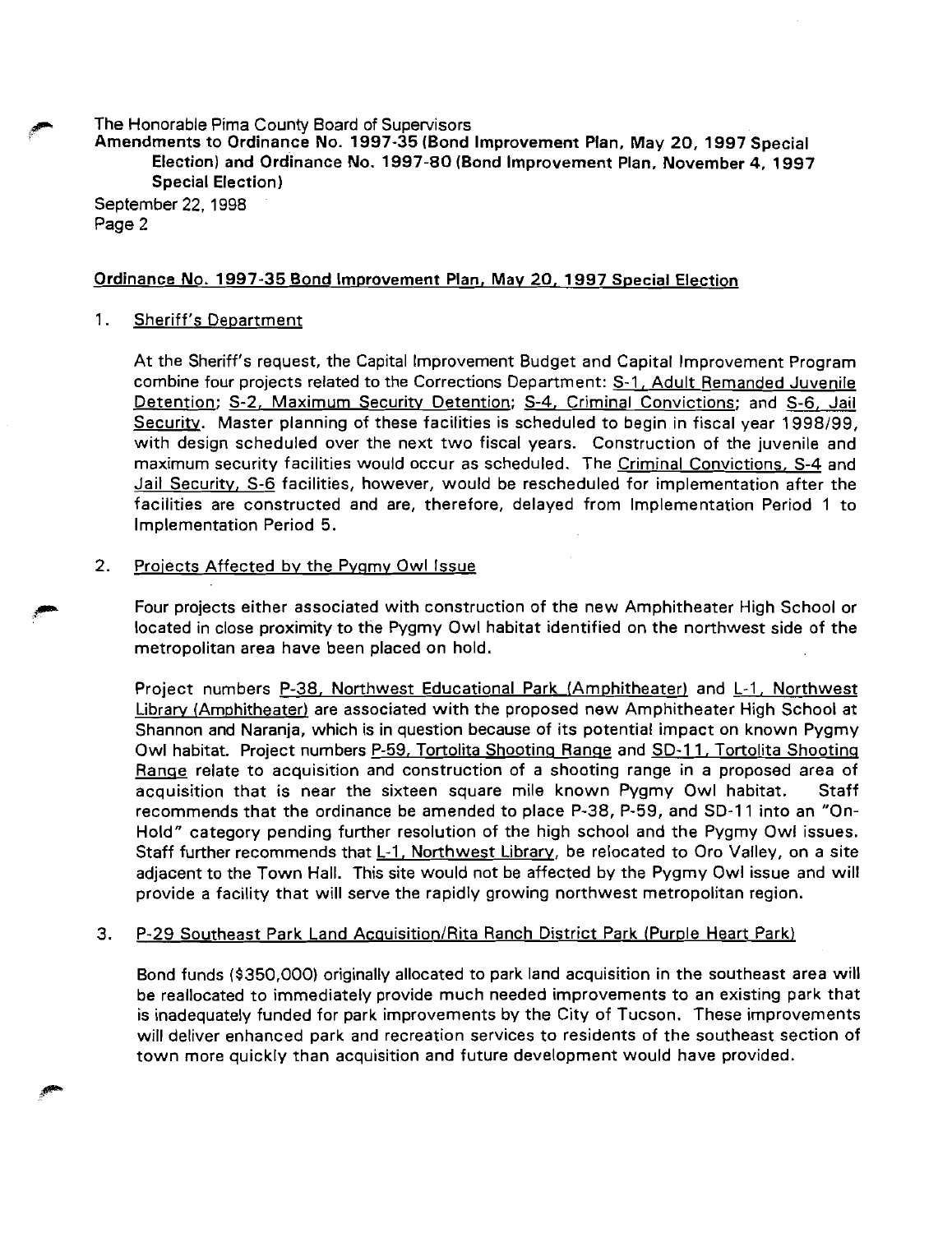**,8"** The Honorable Pima County Board of Supervisors

Amendments to Ordinance No. 1997-35 (Bond Improvement Plan, May **20,** 1997 Special Election) and Ordinance No. 1997-80 (Bond Improvement Plan, November **4,** 1997 Special Election)

September 22, 1998 Page 3

## 4. Town of Oro Valley

The Town of Oro Valley requests that project P-39, Canyon del Oro Riverfront Park, scheduled for lmplementation Periods 2 and 3, be accelerated, to begin design in fiscal year 1998199. The recommended Capital Improvement Budget accommodates this request, assuming that the Town's contribution of \$400,000 is used to fund design in fiscal year 1998199 and part of construction in fiscal year 199912000, when expenditure of the County's bonds would begin. To accommodate the Town's request, staff recommends that Dennis Weaver Park (P-9) be delayed from lmplementation Period 1 to lmplementation Period 3.

#### 5. Wastewater Manaqement

Staff recommends two ordinance amendments for Wastewater Management:

SS-05. Tanque Verde Interceptor, Craycroft to Tucson Country Club. Wastewater Management will design this project in conjunction with SS-06, Tanque Verde Interceptor, Hidden Hills Wash to Arbor Circle. The department believes it will need two additional years to complete SS-05, because they anticipate delays in obtaining rights-of-way and easements. Staff recommends that the ordinance be amended to schedule this project in lmplementation Periods 1 and 2 rather than just lmplementation Period 1.

SS-10, Miscellaneous Sewer Relocations and Rehabilitations, and Odor Mitigation at Roger Road Plant. Wastewater Management recommends that the scope of work for this project be limited to odor control and mitigation in the Roger Road Treatment Plant area, including the headworks and strategic locations in the tributary trunk/interceptor sewers. The department justifies the recommended change in scope of work because odors at the Roger Road facility have been a problem for years and the tributary system faces structural damage from the gases associated with the odors.

#### 6. Solid Waste Management

Solid Waste Management had four projects approved in the May 20, 1997 bond election. Two of the four projects appear to require modification of the bond improvement plan ordinance.

SW-1, Reqional Facilitv Acquisition and Initial Disposal Cell and SW-2 Tanqerine Closure. Over the past year, most of the solid waste historically received at the Tangerine Landfill has been diverted to other facilities. At current rates of disposal the Tangerine Landfill will have capacity for several years longer than expected. Therefore, staff recommends that both projects, scheduled for lmplementation Period 3, be rescheduled for lmplementation Period 5.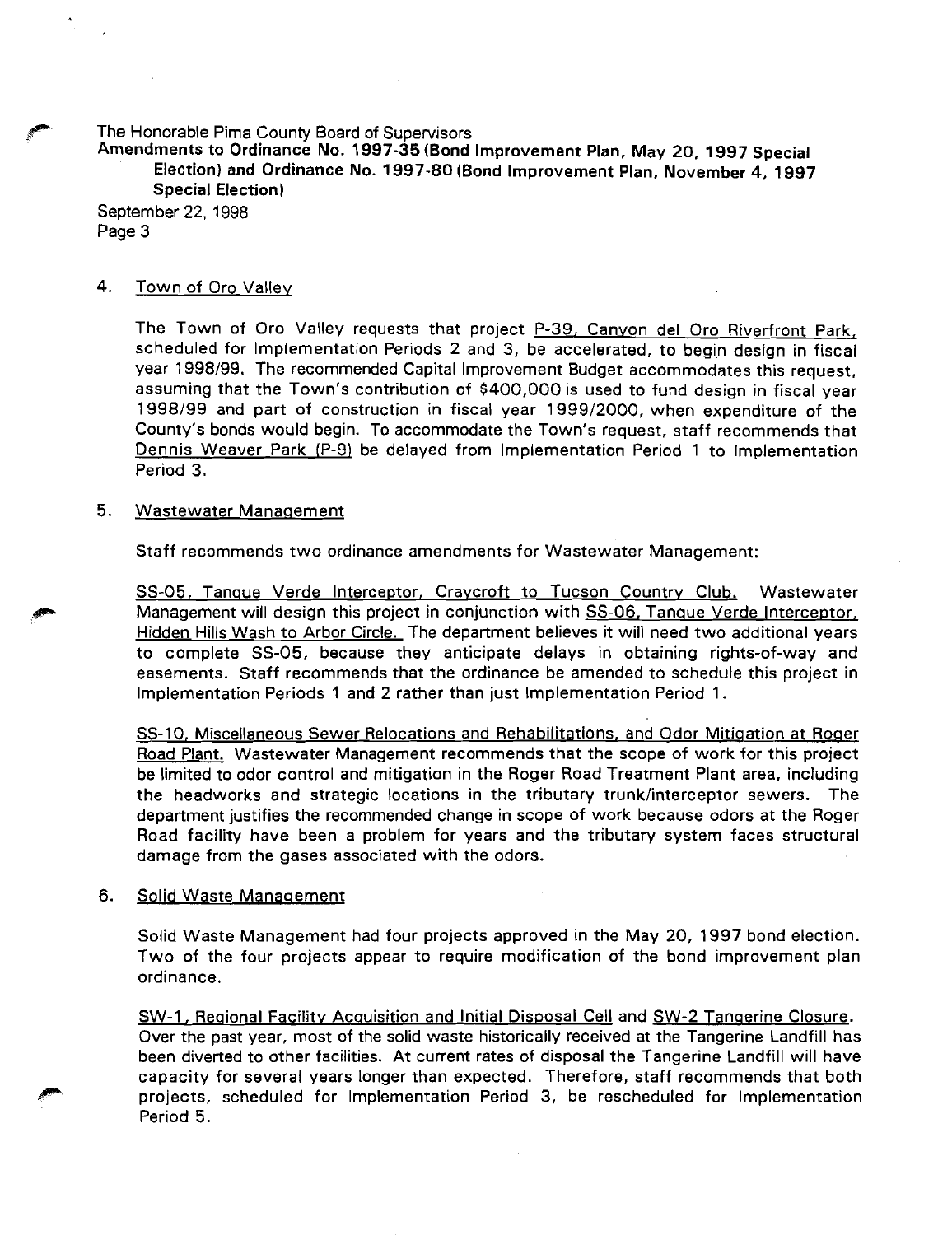The Honorable Pima County Board of Supervisors

Amendments to Ordinance No. 1997-35 (Bond lmprovement Plan, May 20, 1997 Special Election) and Ordinance No. 1997-80 (Bond lmprovement Plan, November **4,** 1997 Special Election)

September 22, 1998 Page **4** 

## Ordinance 1997-80, Transportation Bond lmprovement Plan. November **4,** 1997 Special Election

## 1. First Bond Sale of \$40.000,000

Ordinance No. 1997-80 specified a 1998 sale of HURF revenue bonds of \$60,000,000. The recommended Capital lmprovement Budget, however, only requires sale of \$40,000,000.

## 2. DOT-1, River Road: First Avenue to Campbell Avenue

Due to the need to revise the project plans, extensive right-of-way negotiations, access to several parcels, and undergrounding overhead utilities, roadway construction would be scheduled to begin in fiscal year 2000/01. Planning, design, land acquisition, and construction of bluff protection at the Alta Mira Apartments and the slope to the east would begin in fiscal year 1998/99. The implementation schedule would change from Period 1 to Periods 1 and 2.

## 3. DOT-13, Aio Way: Country Club to Alvernon Way

Planning, design, and land acquisition will begin in fiscal year 1998/99 and continue into fiscal year 1999/2000. Staff expects that drainage issues, citizen participation, and current development along the right-of-way will delay start of construction until late in fiscal year 1999/2000. The bulk of construction is scheduled for fiscal year 2000/01, but staff expects it will continue into the early part of fiscal year 2001/02. The implementation schedule would change from Period 1 to Periods 1 and 2.

#### 4. DOT-30. Catalina Hiqhwav: Tanque Verde Road to Houqhton Road

Planning and design on this project will begin in fiscal year 1998/99. The project is dependent upon \$1,500,000 in revenues from Development Impact Fees, which will not accumulate until fiscal year 2001 102. Therefore, start of construction would be scheduled for fiscal year 2000/01 with bond financing, with the remainder of construction completed in fiscal year 2001102 when impact fees are available. The implementation schedule would change from Period 1 to Periods 1 and 2.

In adding Chapter 3.06, the Board intended to provide voters with advanced knowledge of improvements that would be constructed if bonds were approved and assurances that the improvements would be built on schedule, barring unforeseen circumstances. The intent of Section 3.06.050 is to provide for a public notice and hearing when projects are not going to be built, will be delayed in construction, or will cost more than estimated. There have been, and will be, occasions when the Board decides to accelerate a project. In these circumstances, the change is not a "substantial modification" and does not require ordinance amendments. The changes, however, will also be made in public hearing, usually during adoption of the Capital lmprovement Plan or Capital Improvement Budget, and will be documented as such. A complete historical record of approved Bond lmprovement Plans, therefore, will be maintained and available for inspection.